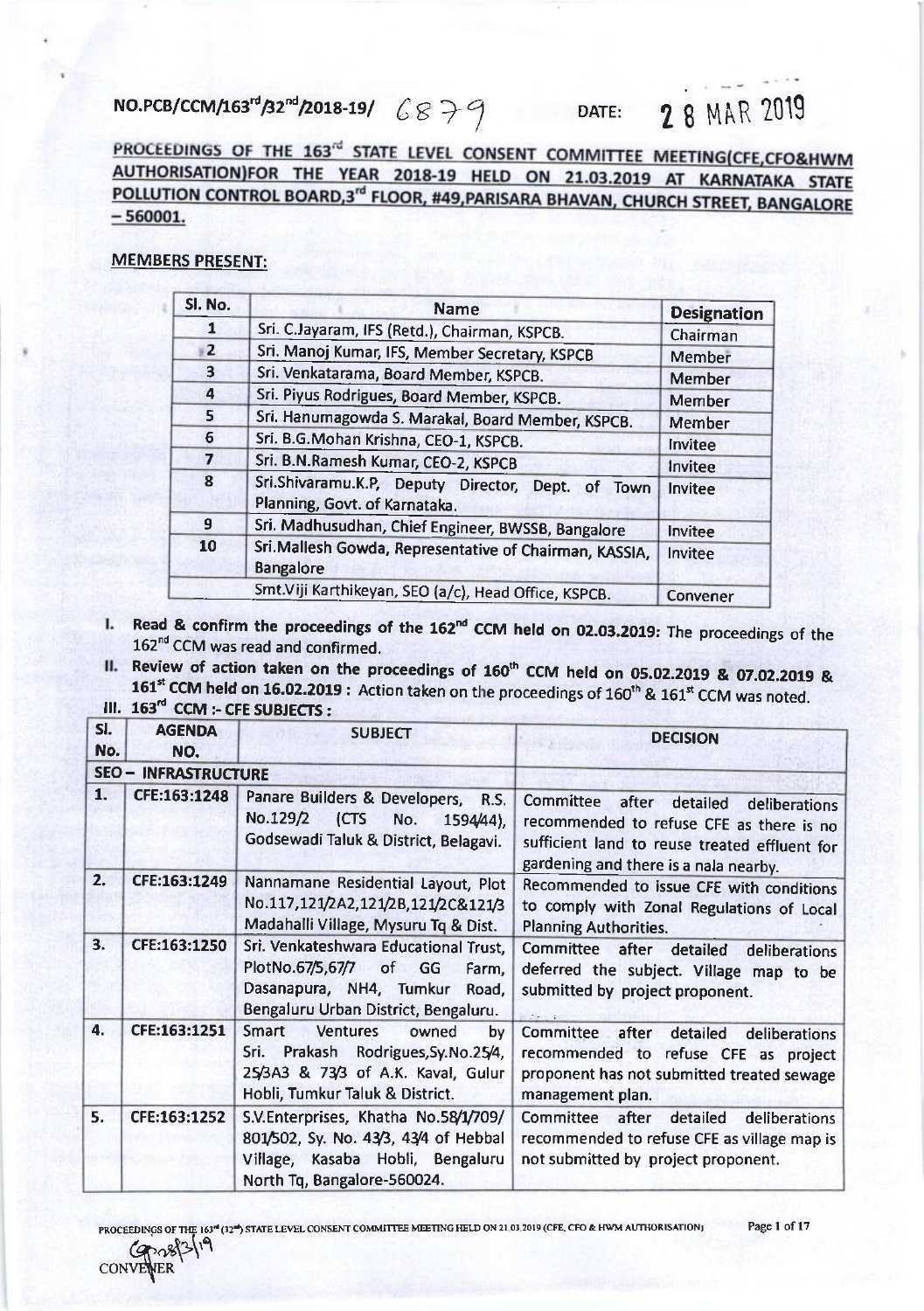|            |                      |                                                                                                                                                                                                                         | <b>DECISION</b>                                                                                                                                                                                                                                 |
|------------|----------------------|-------------------------------------------------------------------------------------------------------------------------------------------------------------------------------------------------------------------------|-------------------------------------------------------------------------------------------------------------------------------------------------------------------------------------------------------------------------------------------------|
| SI.<br>No. | <b>AGENDA</b><br>NO. | <b>SUBJECT</b>                                                                                                                                                                                                          | Recommended to issue CFE with conditions                                                                                                                                                                                                        |
| 6.         | CFE:163:1253         | &<br><b>Developers</b><br>Someshwara<br>Sri.<br>Builders (Srinidhi Enclave), Sy. No.<br>127/2, 127/3, 127/4, 127/11, 127/12,<br>127/13 & 128 of Yelawala Village,<br>Yelwala Hobli, Mysuru Tq & District.               | to comply with Zonal Regulations of Local<br>Planning Authority.                                                                                                                                                                                |
| 7.         | CFE:163:1254         | LTG Infrastructure Limited, Plot No.<br>67/1, 67/2, 67/3, 68/1, 68/2 & 69 of<br>Kodiyalakarenahalli Village, Bidadi<br>Hobli, Ramanagara Taluk & District.                                                              | Recommended to issue CFE with conditions<br>to comply with Zonal Regulations of Local<br>Planning Authority, subject to submission of<br>recycled water use plan by the project<br>proponent within 15 days.                                    |
| 8.         | CFE:163:1255         | Infinite Builders & Developers in the<br>name of "GM Orchid Enclave",<br>Sy.No.3/1&25/3 of Gollahalli Village,<br>Attibele Hobli, Anekal Tq, Bengaluru<br>Urban Dist.                                                   | Recommended to issue CFE-Expansion with<br>conditions as per the Zoning Regulations of<br>the relevant Planning Authority.                                                                                                                      |
| 9.         | CFE:163:1256         | Sri. C. Madan Kumar & Others,<br>Sy. No. 47/2A, 47/2B, 47/2C & 47/2D of<br>Maralenahalli Village, Kasaba Hobli,<br>Tumkur Taluk & District.                                                                             | deliberations<br>detailed<br>Committee after<br>deferred the subject. Obtain clarification<br>from project proponent regarding nearby<br>tank.                                                                                                  |
| 10.        | CFE:163:1257         | Neelanchal Lifestyle Housing LLP,<br>Plot/Phase No.Sy.No.86/1A, 86/1B of<br>Sy.No.171/2 of<br>Munnekolalu &<br>Amman Varthur Hobli, Bengaluru<br>East Tq, Bengaluru.                                                    | Recommended to issue CFE with conditions<br>as per the Zoning Regulations of the relevant<br>Planning Authority.                                                                                                                                |
| 11.        | CFE:163:1258         | V.R.Ventures, Sy.No.1/1, 1/2, 1/3, 2/1, 2/2,<br>3,8/1,8/5,10,12/2,18/1,18/2, 19/1, 19/3,<br>19/4,23/3,26 of Hanumanthapura<br>Village, 265/1, 265/2&265/5, Koppa<br>Village, Kasaba Hobli, Bangarpet Tq,<br>Kolar Dist. | Recommended to issue CFE with conditions<br>to comply with Zonal Regulations of Local<br>Planning Authority, subject to submission of<br>by project<br>plan<br>water use<br>recycled<br>proponent within 15 days.                               |
| 12.        | CFE:163:1259         | NMR INC, Plot No. 50-P, Hitech<br>Defense & Aerospace Park(IT Sector)<br>Sy.No.1(Block Nos21,22,27 & 31),<br>Arebinnamangala Village, Jala Hobli,<br>Bengaluru North Tq, Bengaluru Dist                                 | Recommended to issue CFE with conditions<br>as per the Zoning Regulations of the relevant<br>Planning Authority.                                                                                                                                |
| 13.        | CFE:163:1260         | Beekay Dreamlands Pvt Ltd, Sy. No.<br>19/5,19/6,19/7, 19/8 of Kogilu Village,<br>Bengaluru North Tq, Bengaluru Dist.                                                                                                    | Recommended to issue CFE with conditions<br>as per the Zoning Regulations of the relevant<br>Planning Authority.                                                                                                                                |
| 14.        | CFE:163:1261         | Developers,<br><b>Builders</b><br>8 <sub>k</sub><br>Konark<br>BBMP Khatha No. 2876/2680/45, Site<br>No.45,46, 47 of Kasavanahalli Village,<br>Varthur Hobli, Ward No. 150 BBMP,<br>Bengaluru.                           | detailed<br>deliberations<br>Committee after<br>recommended to refuse CFE in view of non-<br>compliances. Notices to be issued to<br>Planning authority for sanctioning building<br>plan and to power company for giving<br>power, without CFE. |
| 15.        | CFE:163:1262         | Bella Homes, Sy. No. 151 & 152/1,<br>Benkahalli Village, Belagavi Tq & Dist                                                                                                                                             | Recommended to issue CFE with conditions<br>to comply with Zonal Regulations of Local<br>Planning Authorities, after obtaining design<br>details of STP from project proponent within<br>15 days.                                               |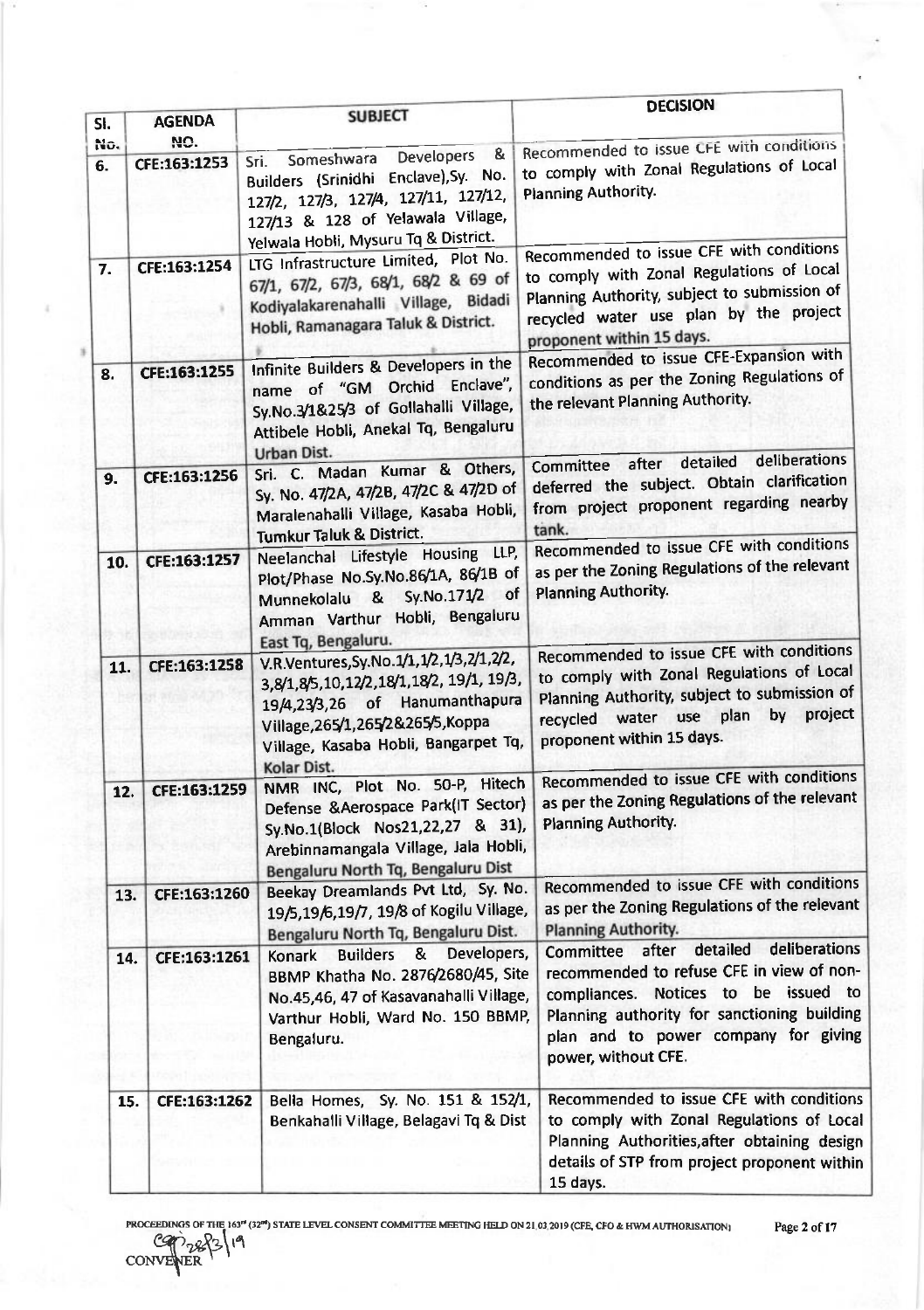| SI.<br>No. | <b>AGENDA</b><br>NO.         | <b>SUBJECT</b>                                                                                                                                                                                                                          | <b>DECISION</b>                                                                                                                                                                                                                                                                                                                                                                                                                                                   |
|------------|------------------------------|-----------------------------------------------------------------------------------------------------------------------------------------------------------------------------------------------------------------------------------------|-------------------------------------------------------------------------------------------------------------------------------------------------------------------------------------------------------------------------------------------------------------------------------------------------------------------------------------------------------------------------------------------------------------------------------------------------------------------|
|            |                              | SEO-NEIA, OTHER THAN BANGALORE                                                                                                                                                                                                          |                                                                                                                                                                                                                                                                                                                                                                                                                                                                   |
| 16.        | CFE:163:1263                 | Rich Planet Chicken Processing Unit,<br>Sy.No.203/3, Hosangady<br>Village,<br>Venur Hobli, Belthangady Taluk,<br>Dakshina Kannada District-574197.                                                                                      | Committee<br>after<br>detailed<br>deliberations<br>recommended to refuse CFE as the project<br>site is close to residences and less area<br>available for effluent treatment and disposal.                                                                                                                                                                                                                                                                        |
| 17.        | CFE:163:1264                 | Millenium Starch India Pvt Ltd, Sy<br>No.1078/1079, KSSIDC<br>Industrial<br>Area, Satti-Road,<br>Athani<br>Taluk,<br>Belgaum District.                                                                                                  | Recommended to issue CFE-Expansion for<br>manufacture of Starch-12000TPA, Chemical<br>Starch-3960 TPA, Modified Starch (plain)-<br>60000 TPA, Maize Germ- 6480 TPA, Maize<br>Gluten-4800 TPA, Dry Fiber-10800 TPA and<br>installing Bio-gas Co-gen Plant-0.8MW/H<br>with conditions.                                                                                                                                                                              |
| 18.<br>19. | CFE:163:1265<br>CFE:163:1266 | Mysi Industries, Plot No. MIG-35,<br>R.S.Naidunagara, Mysore District.<br>Kalpasiri Farms and Foods Pvt Ltd.,<br>No.156/174 &<br>94/139,<br><b>Near</b><br>Maradadoddi, M.C Road,<br><b>Belur</b><br>Grama Panchayath, Mandya District. | Committee recommended that the Regional<br>Officer shall dispose application at his level.<br>Committee after<br>detailed<br>deliberations<br>recommended to<br>refuse<br>in view of<br>non-compliances.                                                                                                                                                                                                                                                          |
| 20.        | CFE:163:1267                 | Armes Maini Storage System Pvt Ltd,<br>Plot No.295 & Sy No.529, 708 &<br>780, Harohalli Indi Area, Phase II,<br>Kanakapura (T), Ramanagara District.                                                                                    | Recommended to issue CFE to carryout<br>powder<br>coating<br>of<br>storage<br>system<br>components of capacity 1,00,000 sq.mtr/<br>month with conditions and to comply with<br>5 point criteria.                                                                                                                                                                                                                                                                  |
|            | <b>CEO - NEIA, BANGALORE</b> |                                                                                                                                                                                                                                         |                                                                                                                                                                                                                                                                                                                                                                                                                                                                   |
| 21.        | CFE.163.1268                 | <b>Shree</b><br>Ganesh<br>Textile Solutions,<br>No. 42-1, $1^{\text{st}}$<br>cross,<br>$1st$ Main,<br>Srinivasanagara, Bengaluru-560007.                                                                                                | Committee<br>after<br>detailed<br>deliberations<br>recommended to refuse CFE as project is<br>environmentally sensitive.                                                                                                                                                                                                                                                                                                                                          |
| 22.        | CFE:163:1269                 | S N Metal Finishers, Sy. No. 55/18,<br>Machohalli<br>Village,<br>Bapagrama,<br>Magadi Main Road, Dasanapura<br>Hobli, Bengaluru North Tq, Bangalore<br>Urban District-560091.                                                           | Recommended to issue CFE to carryout zinc<br>electroplating activity with pre-treatment of<br>capacity 1300 sq.mtr/ month with conditions<br>and to comply with 5 point criteria.                                                                                                                                                                                                                                                                                 |
| 23.        | CFE:163:1270                 | 3 M India Limited, Plot No. 48-51,<br>Phase-1, Electronics City,<br>Hosur<br>Road, Bangalore - 560 100.                                                                                                                                 | Recommended to issue CFE-Expansion for<br>additional production of Pressure sensitive<br>adhesive tape of 2,00,000sq.mtr/month,<br>converting and packaging of non-Woven<br>pads -80,00,000 Pieces/month & Lamination<br>$-3,00,000$<br>Pieces/month & Abrasive<br>products 1,00,000 Pieces/Month & Traffic<br>safety products (new product) 10,00,000<br>Nos/month and in house ETP of capacity<br>6 KLD with conditions and to comply with<br>5 point criteria. |
| 24.        | CFE:163:1271                 | Renuka Bio Processors Unit-II, Shed<br>No. 05, Thirumalapura Main Road,<br>Nagasandra Post, Bangalore -73.                                                                                                                              | Committee<br>after<br>detailed<br>deliberations<br>recommended to refuse CFE as the location<br>is in the green belt area.                                                                                                                                                                                                                                                                                                                                        |

PRoCEEDTNGS or TtE I63N O21 SI,{TE I,.E\GL coNsE..IT CoMMITIEE MEEIING HELD ON 2I o1,2OI9 (CFq CFO & IIWM AUII{OXIS.ATIONI W,cls\q

**his cheese of** 

导航时间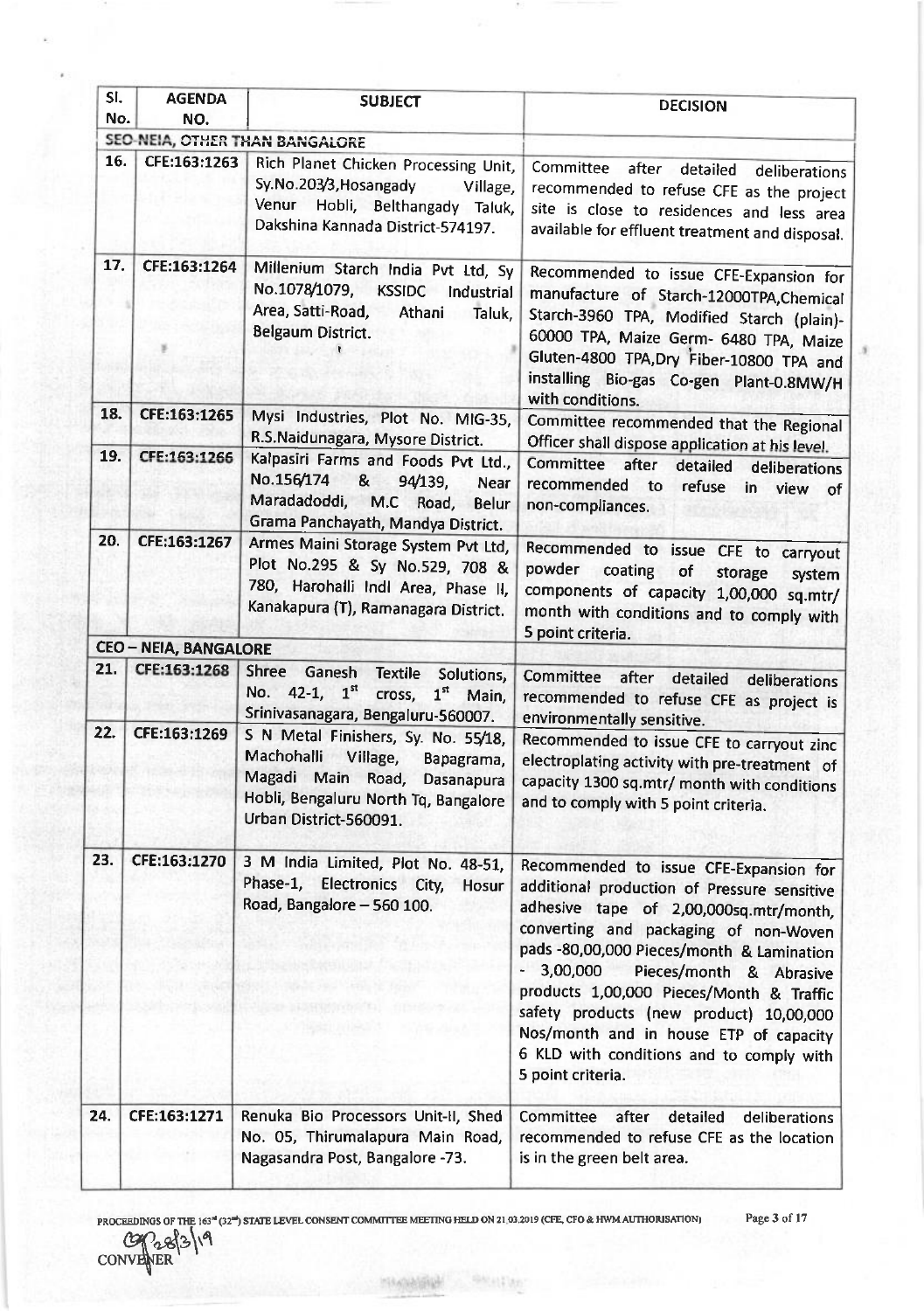|            |                          |                                                                                                                                                                                                                                                                                                                                | <b>DECISION</b>                                                                                                                                                                                                                                                                  |
|------------|--------------------------|--------------------------------------------------------------------------------------------------------------------------------------------------------------------------------------------------------------------------------------------------------------------------------------------------------------------------------|----------------------------------------------------------------------------------------------------------------------------------------------------------------------------------------------------------------------------------------------------------------------------------|
| SI.<br>No. | <b>AGENDA</b><br>NO.     | <b>SUBJECT</b>                                                                                                                                                                                                                                                                                                                 |                                                                                                                                                                                                                                                                                  |
|            | <b>SEO - WMC</b>         |                                                                                                                                                                                                                                                                                                                                |                                                                                                                                                                                                                                                                                  |
| 25.        | CFE:163:1272             | Power Point Battery Industries, Plot<br>No. RS No. 156/2, Q1, Industrial<br>Moodbidri.<br>Alangar,<br>Estate,<br>Mangalore District - 574227.                                                                                                                                                                                  | Recommended to issue CFE-Expansion for<br>manufacture of additional lead acid batteries<br>of 1000Nos/month using fresh lead ingots<br>with conditions. Regional Officer to collect<br>bore-well water samples in and around the<br>industry and check for the presence of lead. |
| 26.        | CFE:163:1273             | India Pvt.<br>Reprocessors<br>Gopalan<br>Ltd, Plot No. 131A, Main Road, Indl.<br>2 <sup>nd</sup><br>Stage,<br>Peenya<br>Suburb,<br>Yeshwanthpura, Bangalore 560058.                                                                                                                                                            | deliberations<br>Committee after detailed<br>recommended to defer the subject and seek<br>clarification from the Regional Officer on the<br>location of the industry.                                                                                                            |
| 27.        | CFE:163:1274             | Rishiyanth Incorp, No. 84/1, 430<br>Gerupalya Village, Kengeri Hobli,<br>Kumbalgodu, Bangalore - 560 074.                                                                                                                                                                                                                      | Recommended to issue CFE for reprocessing<br>of used barrels /containers /IBC tanks of<br>capacity 3750Nos/month and liners washing<br>of capacity 5.0MTPM, with conditions after<br>obtaining ETP proposal from the project<br>proponent.                                       |
| 28.        | CFE:163:1275             | Recycling,<br>E-Waste<br>Evergreen<br>Dismantling & Refurbishing, Plot No.<br>459, Vasantha Narasapura Indi. Area,<br>2 <sup>nd</sup> Phase, Tumkur - 572 138.                                                                                                                                                                 | Recommended to issue CFE for E-waste<br>dismantling<br>and<br>(25MTPM)<br>recycling<br>(25MTPM) only with conditions.                                                                                                                                                            |
|            | <b>SEO - 17 CATEGORY</b> |                                                                                                                                                                                                                                                                                                                                |                                                                                                                                                                                                                                                                                  |
| 29.        | CFE:163:1276             | R.B.Sugars Ltd, Sy.No: 75, 76, 81 & 82<br>of Sunkal Village, Lingasur Taluk,<br>Raichur District - 584 101.                                                                                                                                                                                                                    | deliberations<br>detailed<br>after<br>Committee<br>land<br>refuse CFE as<br>to<br>recommended<br>proposed for the industry is not in<br>possession of the project proponent.                                                                                                     |
|            |                          | CFE REVIEW SUBJECTS: SEO - INFRASTRUCTURE                                                                                                                                                                                                                                                                                      |                                                                                                                                                                                                                                                                                  |
| 30.        | CFE:163:1277             | Sri. Dattatreya S. Nadiger, Sy. No.<br>178/1, 179/1 & 179/2 of Ranebennur,<br>Haveri District.                                                                                                                                                                                                                                 | Recommended to issue CFE with conditions<br>to comply with Zonal Regulations of Local<br><b>Planning Authority.</b>                                                                                                                                                              |
| 31.        |                          | CFE:163:1278   Sri. K.V. Ashwath Reddy, Sy. No. 156,<br>134/1, 155, 154, 132/4, 133/2, 133/3,<br>134/3, 134/2, 134/4, 128/1, 131/3,<br>134/5, 134/6, 130/1, 112/1, 111,<br>109/7, 108/5, 106/2, 135/2, 135/181,<br>112/2, 112/3, 132/2, 135/1A2 & 133/1<br>of Thattanahalli Village, Kasaba<br>Hobli, Anekal Taluk, Bengaluru. | Recommended to issue CFE with conditions<br>to comply with Zonal Regulations of Anekal<br><b>Planning Authority.</b>                                                                                                                                                             |
| 32.        | CFE:163:1279             | Vasawani Estates Developers Pvt Ltd,<br>& M/s. Tranquil Realty Pvt Ltd, in the<br>name of "Vasawani Augusta", Plot<br>No. 1, 2 & 3, HAL Sanitary Khatha No.<br>1, BBMP Ward No. 150, Bengaluru.                                                                                                                                | detailed<br>deliberations<br>after<br>Committee<br>recommended to refuse CFE as the project<br>site is not complying with the Zoning<br>Regulations with respect to buffer distance<br>from lake.                                                                                |
|            |                          | <b>SEO - NEIA, OTHER THAN BANGALORE</b>                                                                                                                                                                                                                                                                                        |                                                                                                                                                                                                                                                                                  |
| 33.        | CFE:163:1280             | Leonsmith Technologies, Plot No:<br>Harohalli Industrial<br>125B,<br>Area,<br>1 <sup>st</sup><br>Phase,<br>Kanakapura<br>Taluk,<br>Ramanagara District.                                                                                                                                                                        | Recommended to issue CFE for manufacture<br>of Hot Forgings - 290MTPM, Machine parts -<br>200MTPM & Hot dip galvanizing - 300MTPM<br>with conditions and to comply with 5 point<br>criteria.                                                                                     |

Page 4 of 17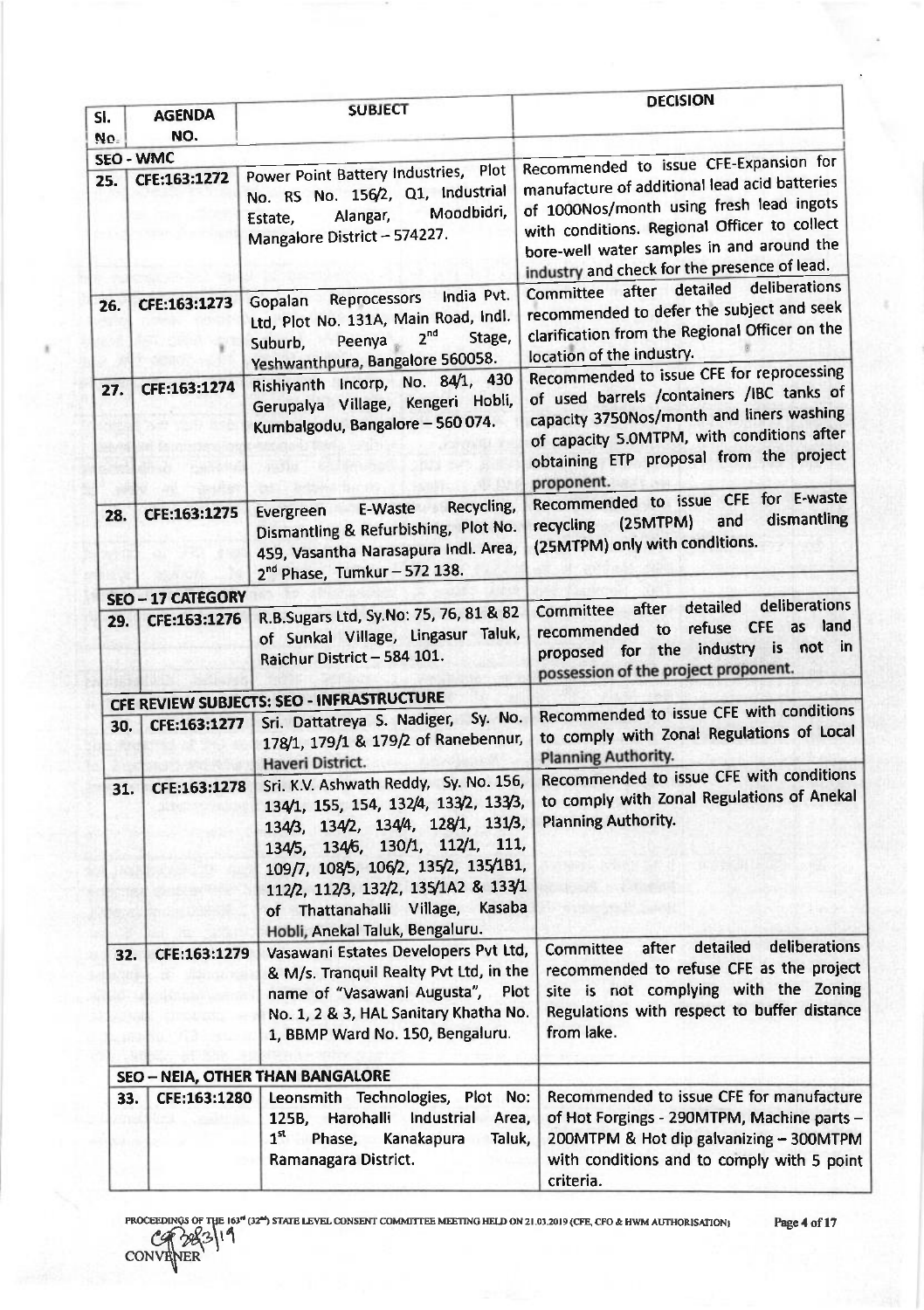| SI.<br>No. | <b>AGENDA</b><br>NO.        | <b>SUBJECT</b>                                                                                                                                                                                                                        | <b>DECISION</b>                                                                                                                                                    |
|------------|-----------------------------|---------------------------------------------------------------------------------------------------------------------------------------------------------------------------------------------------------------------------------------|--------------------------------------------------------------------------------------------------------------------------------------------------------------------|
|            | CFE SUBJECT: SEO - WMC      |                                                                                                                                                                                                                                       |                                                                                                                                                                    |
| 34.        | CFE:163:1281                | Hasan Ashok Trading Pvt. Ltd, Sy.No.<br>131/2, Next to RK Layout, Kattigena-<br>halli,<br>Jadigenahalli,<br>Hoskote,<br>Bangalore Rural District.                                                                                     | Committee<br>after<br>detailed<br>deliberations<br>deferred the subject. Obtain clarification<br>from Project proponent.                                           |
|            | <b>CFE REVIEW SUBJECT:</b>  |                                                                                                                                                                                                                                       |                                                                                                                                                                    |
| 35.        | CFE:163:1282                | Bangalore Baptist Hospital, Bellary<br>Road, Bangalore-92.                                                                                                                                                                            | Committee<br>after<br>detailed<br>deliberations<br>recommended to refuse CFE-Expansion as<br>the proponent has not obtained / submitted<br>copy of EC.             |
|            |                             | CFE SUBJECTS: SEO - INFRASTRUCTURE                                                                                                                                                                                                    |                                                                                                                                                                    |
| 36.        | CFE:163:1283                | DS Max Properties Pvt Ltd., Khatha<br>No. 1/3A, Sy. No. 1/3A, Nagasandra<br>Village, Peenya<br>Industrial<br>Area,<br>Bengaluru.                                                                                                      | Recommended to issue CFE with conditions<br>as per the Zoning Regulations of the relevant<br><b>Planning Authority.</b>                                            |
| 37.        | CFE:163:1284                | Sri. Vijay Kumar, Sy. No. 134 & 135/2<br>of Hagarga Village, Kalaburagi Taluk<br>& District.                                                                                                                                          | <b>Committee</b><br>after<br>detailed<br>deliberations<br>deferred the subject. Village map to be<br>submitted by project proponent.                               |
| 38.        | CFE:163:1285                | Sri. Panchamuki Layout, Sy. No. 80/5,<br>84/2 of Mookanahalli Village, Kasaba<br>Hobli, Hunsur Taluk, Mysuru District.                                                                                                                | <b>Committee</b><br>after detailed<br>deliberations<br>deferred the subject. Consent Committee to<br>visit the project site.                                       |
| 39.        | CFE:163:1286                | Chalet Hotels Limited, No. 75, 76, 85,<br>86 & 87 and CA Plot No. 88, Export<br>Promotion Industrial Area, carved<br>out of Sy. No. 97, 98, 149, 150 & 151<br>of Hoodi Village, K.R. Puram Hobli,<br>Bengaluru East Taluk, Bengaluru. | Committee after detailed<br>deliberations<br>deferred the subject and call the project<br>proponent for Technical Presentation before<br><b>Consent Committee.</b> |
|            | <b>CFE REVIEW SUBJECTS:</b> |                                                                                                                                                                                                                                       |                                                                                                                                                                    |
| 40.        | CFE:163:1287                | Karnataka State Police Housing &<br>Infrastructure<br>Development<br>Corporation<br>Ltd.,<br>Sy. No.<br>403,<br>Adugodi<br>Police Quarters,<br>Hosur<br>Road, Koramangala, Bengaluru.                                                 | Recommended to issue CFE with conditions<br>as per the Zoning Regulations of the relevant<br><b>Planning Authority.</b>                                            |
| 41.        | CFE:163:1288                | Agser Buildtech Pvt Ltd., Sy. No. 80,<br>Malur Village, Kasaba Hobli, Malur<br>Taluk, Kolar District.                                                                                                                                 | Recommended to issue CFE with conditions<br>to comply with Zonal Regulations of Local<br><b>Planning Authority.</b>                                                |
| 42.        | CFE:163:1289                | Hoysala Developers, Sy. No. 121/3,<br>162/1 to 180/4 of Sathyamangala<br>Village, Kasaba Hobli, Hassan Taluk &<br>District.                                                                                                           | Recommended to issue CFE with conditions<br>to comply with Zonal Regulations of Local<br><b>Planning Authority.</b>                                                |
| 43.        | CFE:163:1290                | Globex<br><b>Developers</b><br>(Paranagar<br>Residential Layout) Sy. No. 119/3 of<br>Mahagaon Village, Kalaburagi Taluk<br>& District.                                                                                                | Recommended to issue CFE with conditions<br>to comply with Zonal Regulations of Local<br>Planning Authority.                                                       |
| 44.        | CFE:163:1291                | of Residential<br>Formation<br>Layout<br>located at Sy. No. 47/2 of Rajnal<br>Village, Kalaburagi Taluk & District.                                                                                                                   | Recommended to issue CFE with conditions<br>to comply with Zonal Regulations of Local<br><b>Planning Authority.</b>                                                |

**HASILING** 

convener